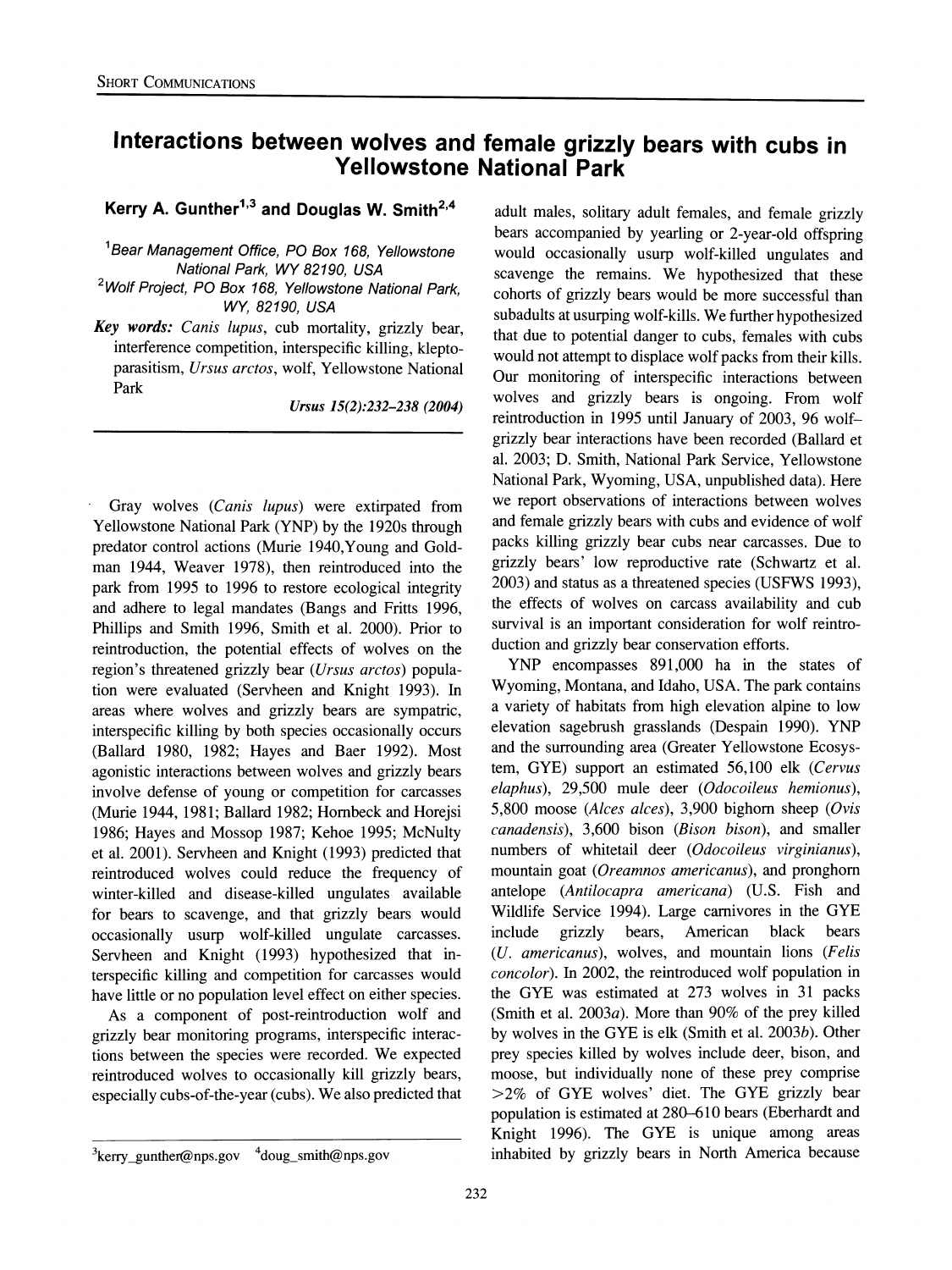

**Fig. 1. An interaction between gray wolves and a female grizzly bear with 2 cubs-of-the-year in Pelican Valley, Yellowstone National Park, Wyoming, USA, 2000. The wolves are on the bank of the creek, which is 2-3 meters higher than the bears in the creek bottom. This makes the wolves appear larger in proportion to the bears than they were (photo by D. Smith).** 

**of the substantial consumption of ungulate meat by bears (Mattson et al. 1991, Mattson 1997). Prior to wolf reintroduction, GYE grizzly bears obtained ungulate meat primarily by scavenging winter-killed elk and bison carcasses in spring (Green et al. 1997), by preying on elk calves in late spring and early summer (Gunther and Renkin 1990), and by preying on and scavenging rut-weakened and rut-killed elk and bison in late summer and fall (Mattson 1997).** 

## **Interactions between wolves and female grizzlies with cubs**

**From 1995 through 2002, 96 wolf-grizzly interactions were recorded (Ballard et al. 2003, D. Smith, unpublished data). Only 8 (8%) of these interactions were between wolves and female grizzly bears with cubs (Fig. 1). Females with older offspring were also rarely** 

**observed interacting with wolves. Only 7 (7%) interactions between wolves and females with yearlings or two-year olds were recorded.** 

**Of the 8 interactions between wolves and female grizzly bears with cubs, 5 were at carcasses, 2 were at wolf rendezvous sites, and 1 occurred at a neutral site. In 3 of the 5 interactions at carcasses (Observations 1, 5, 8; Table 1), the bear family groups were displaced by wolves regardless of the number of wolves present (1-5 wolves). In 1 of these interactions (Observation 1; Table 1), a larger bear, probably a male, was feeding on the carcass before the female with cubs approached. After the lone bear left the carcass, a wolf fed on the carcass and the female with cubs left the area. The outcome of 1 interaction near a carcass was neutral (Observation 2; Table 1; Fig. 1). A female grizzly with 2 cubs encountered 4 adult wolves that were walking away from the carcass of a bull elk that was being controlled**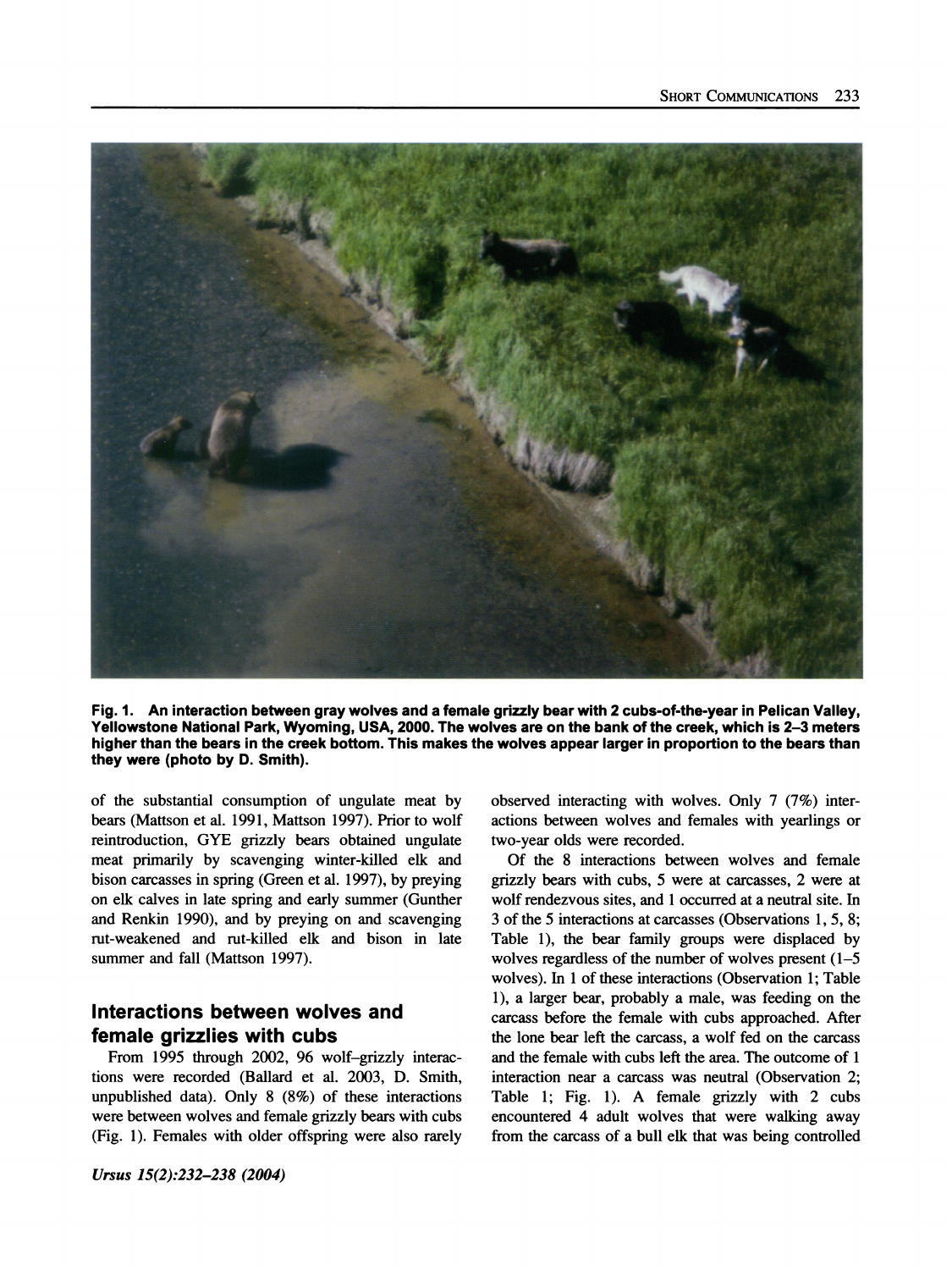| <b>Observation</b> | <b>Date</b> | <b>Bears</b>         | <b>Wolves</b>                     | Location   | Dominant<br>species  |
|--------------------|-------------|----------------------|-----------------------------------|------------|----------------------|
|                    | 6 Aug 1998  | Adult female, 1 cub  | 1 adult.                          | Carcass    | Wolf                 |
| າ                  | 12 Jul 2000 | Adult female, 2 cubs | 4 adult                           | Carcass    | Neutral <sup>a</sup> |
| 3                  | 17 Jun 2001 | Adult female, 2 cubs | 4 adult, 2 yearlings              | Carcass    | Bear                 |
| 4                  | 11 May 2002 | Adult female, 2 cubs | 1 adult, 1 yearling               | n/a        | Bear                 |
| 5                  | 22 May 2002 | Adult female, 1 cub  | 1 adult, 2 yearlings              | Carcass    | Wolf                 |
| 6                  | 31 Jul 2002 | Adult female, 3 cubs | 5 adult, 3 pups                   | Rendezvous | Wolf                 |
|                    | 8 Aug 2002  | Adult female, 3 cubs | 3 pups                            | Rendezvous | Neutral              |
| 8                  | 21 Sep 2002 | Adult female, 1 cub  | 2 adult, 1 yearling,<br>2 unknown | Carcass    | Wolf                 |

**Table 1. Interactions between wolves and female grizzly bears with cubs in Yellowstone National Park, 1995-2002.** 

**alone adult bear had possession of bull elk carcass, female with 2 cubs walking toward the carcass interacted with 4 wolves leaving the carcass.** 

**by a single grizzly bear. After a brief standoff, the wolves continued walking away from the carcass and the female with cubs continued walking toward the carcass. Although the interaction with the wolves was neutral, the female with cubs did not attempt to usurp the carcass from the single adult bear.** 

**In the other interaction at a carcass (Observation 3, Table 1), a female with 2 cubs successfully usurped a carcass from 6 wolves. On 17 June 2001 at 0606 hours, 6 members of the Druid Peak pack were observed in Lamar Valley feeding on the carcass of a cow elk they had probably killed the previous night. The 6 pack members present included radiomarked wolves 21 (the alpha male) and adults 106F, 217F, and 224M, as well as two unmarked yearlings. The remaining 20 adult and yearling wolves of the pack were not at the carcass, nor were the 11 pups from two litters. At 0614 hours, an adult female grizzly bear with 2 cubs was observed approaching the carcass from the west. When the bears neared the carcass, the wolves circled and confronted them. As the bears faced wolves that were directly in front of them, other wolves rushed in and bit at the bears from behind. The cubs stayed directly beside or beneath their mother as she slowly continued toward the carcass. Periodically, the female stopped to protect herself and lunged and swatted at the wolves. At times all 3 bears lunged together at an approaching wolf; other times the adult or cubs lunged independently at approaching wolves.** 

**Several times the wolves completely stopped the bears' progress toward the carcass as the bears whirled around to face the circling wolves. The bears took approximately 20 minutes to move the final 100 meters to the carcass. At 0646 hours the bears reached the kill and began to scavenge. The wolves continued to circle the scavenging bears, but only occasionally rushed and**  **harassed them. At 0734 hours, after feeding on the carcass for about 48 minutes, the bears left the kill and walked away to the southwest. The wolves did not harass the bears as they left. None of the bears was hurt.** 

**Two encounters between wolves and female grizzly bears with cubs were observed at wolf rendezvous sites. In late July 2002 (Observation 6, Table 1), 5 adult wolves and 3 wolf pups were at their rendezvous site when a female grizzly with 3 cubs walked through the site. One wolf approached the bears and followed them out of the area and no further interactions ensued. One week (Observation 7, Table 1) later, the same 4 bears walked through the same wolf rendezvous site when only the 3 wolf pups were present. The pups fled the area upon sighting the bears; the bears left the area with no visible response to the pups.** 

**One other interaction between wolves and a female grizzly bear with cubs did not involve a carcass or rendezvous site (Observation 4, Table 1). A female with 2 cubs was walking within 1 km of a wolf den site when 2 wolves approached her. The adult bear charged at the wolves. The wolves stopped their approach and retreated but did not leave the area. The female and cubs left the area, and no other interaction was recorded.** 

#### **Interspecific killing of grizzly cubs by wolves**

**Although the interactions were not observed, we documented 2 incidents in which wolf packs likely killed grizzly bear cubs. The first incident occurred in late June or early July. On 2 July 2001, we received a report of a dead grizzly bear cub near Alum Creek in Hayden Valley. We hiked to the site 2 days later and retrieved the carcass of a male grizzly bear cub that we**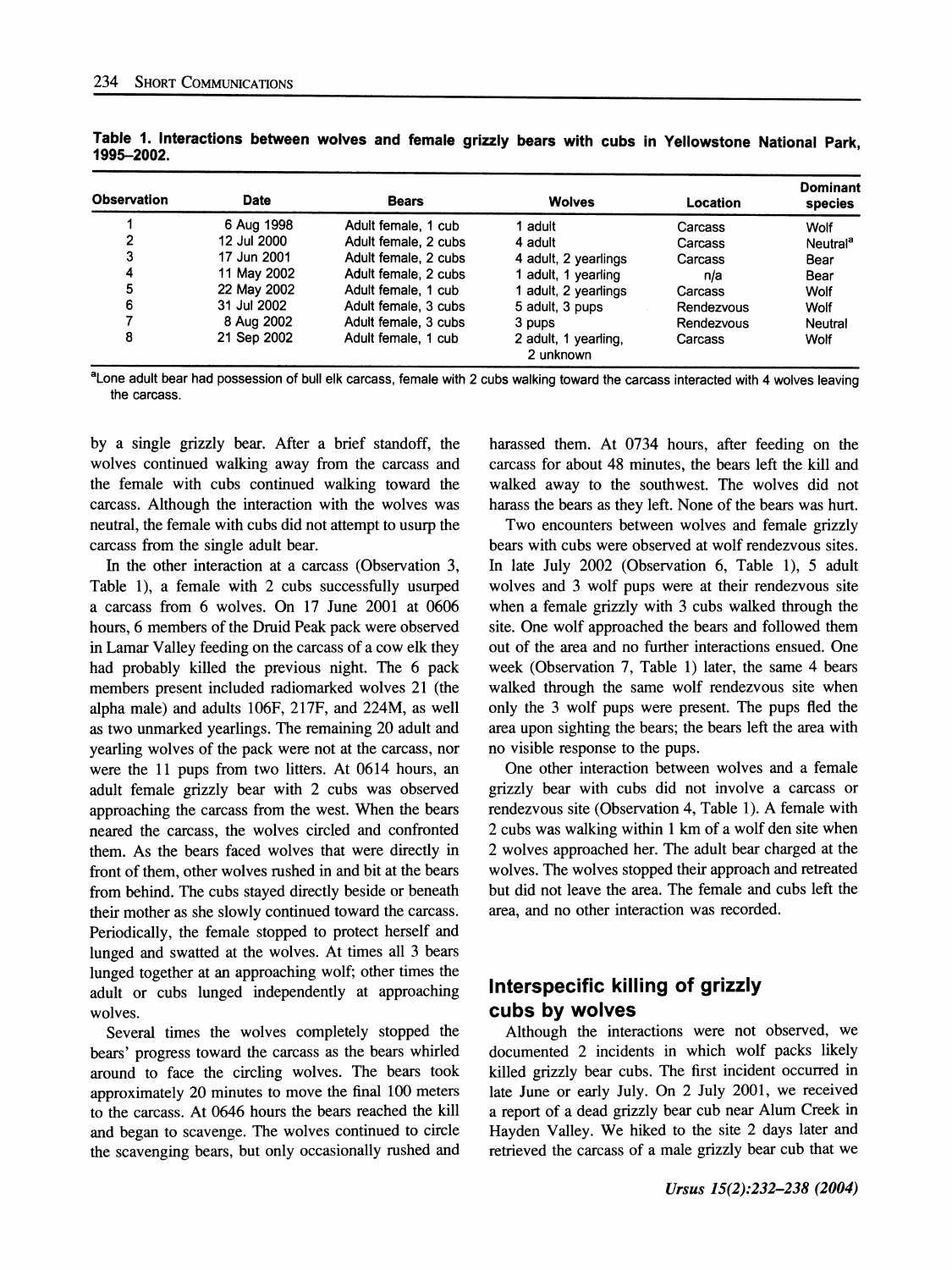**Table 2. Center-to-center, width measurements (mm) of upper and lower canines from reference skulls of grizzly bears, black bears, gray wolves, and mountain lions in the Greater Yellowstone Ecosystem.** 

| <b>Species</b>    | Canine<br>width | Mean<br>(mm) | SD<br>(mm) | Range<br>(mm) | <b>Number</b> |
|-------------------|-----------------|--------------|------------|---------------|---------------|
| Grizzly bear      | Upper           | 58           | 5          | 48-69         | 35            |
|                   | Lower           | 53           | 6          | $35 - 66$     | 35            |
| <b>Black bear</b> | Upper           | 50           | 4          | 43-60         | 31            |
|                   | Lower           | 45           | 4          | $37 - 55$     | 31            |
| Gray wolf         | Upper           | 45           | 3          | $40 - 53$     | 33            |
|                   | Lower           | 40           | 3          | $35 - 47$     | 33            |
| Mountain lion     | Upper           | 40           | 4          | 29-49         | 62            |
|                   | Lower           | 35           | 4          | $23 - 41$     | 62            |

**estimated had been dead for 3 to 5 days. The carcass had been picked at by small avian scavengers but was less than 5% consumed. Field inspection of the carcass revealed that the dead cub had canine puncture wounds to the body and head as well as a crushed skull, indicating infliction by a large predator. The nearest climbable escape tree was 111 meters away. The nearest contiguous forest large enough to provide escape or hiding cover was 397 meters away. Fresh grizzly bear and wolf tracks were observed nearby, but were probably left after the cub had been killed (based on recent heavy rains). A bull elk carcass that was >90% consumed was found approximately 50 meters southeast of the dead cub. The hide of the elk carcass was inverted, suggesting scavenging by bears; however, the cause of death was unknown.** 

**A laboratory necropsy was performed on the cub carcass to determine the species of predator that killed it. The cub was in average physiologic condition prior to death. Examination of the carcass revealed numerous puncture wounds to the head, chest, and abdomen. The parietal and temporal portions of the skull were crushed, several ribs were broken, and the abdominal region showed trauma. The distance between the centers of matching canine puncture wounds was measured from the hide. Distances between puncture wounds ranged from 38 to 42 mm.** 

**The second incident occurred at the carcass of a bull bison that died in Lamar Valley on 3 August. Prior to death, the bison was observed with a wound on its side likely caused by another bull during the rut. Grizzly bears were first observed feeding on the carcass on the morning of 7 August. A female grizzly bear with 2 cubs as well as a single adult grizzly bear were observed scavenging the bison carcass on the night of 10 August. On 11 August at 0543 hours, 10 members of the Druid**  **Peak wolf pack were observed sniffing, chewing on, and playing with the carcass of a grizzly bear cub near the bull bison carcass. We investigated the site and retrieved the carcass of a female grizzly bear cub. The cub had multiple canine puncture wounds to its body but was <5% consumed. Field inspection of the carcass indicated that the wounds were consistent with attack by a large predator. Circumstantial evidence suggested that the cub had likely been killed by either the Druid Peak pack or the single adult grizzly bear observed at the bison carcass the previous night. The Druid Peak pack consisted of 6 adults, 20 yearlings, and two litters totaling 11 pups, for a total of 37 pack members (Smith and McIntyre 2002). The pups had not yet left the den sites and had not been observed at the bison carcass. The nearest climbable escape tree was 336 meters away. The nearest contiguous forest large enough to provide escape or hiding cover was 1,193 meters away.** 

**The cub carcass was retrieved for laboratory necropsy to determine the species of predator that killed it. The cub weighed 22.7 kg, was in fair to good postmortem condition, and prior to death had been in good physiologic condition with no evidence of disease. Bite marks were observed over the majority of the body. Center-to-center distance between matching canine puncture wounds associated with hemorrhage and traumatized tissue (indicating occurrence while the cub was still alive) measured 33-44 mm, most >39 mm.** 

**Although no one observed either incident, available evidence from the carcasses suggests that wolves killed both cubs. The distances between canine puncture wounds were 38-42 mm and 33-44 mm on the cubs killed in Hayden and Lamar Valleys, respectively, consistent with the center-to-center distances between canines of wolves, mountain lions, and small black bears from the GYE (Table 2). Canine widths in those ranges are too small to have been inflicted by grizzly bears (Table 2).** 

**Predation by mountain lions is not likely in either incident. In YNP, mountain lions typically inhabit Douglas-fir (Pseudotsuga menziesii) and spruce (Picea engelmannii)-fir (Abies lasiocarpa) forest types containing numerous rocky canyons and outcrops (T. Ruth, Horocker Wildlife Institute, Gardiner, Montana, USA, personal communication, 2001). Both kill sites were in large, nearly treeless sagebrush grasslands, not typical of mountain lion habitat in the GYE (Murphy et al. 1999), and lions are rarely observed in the non-forested portions of either Hayden or Lamar Valleys (T. Ruth, personnel communication, 2001). Both cubs were killed near the carcasses of large ungulates that had attracted grizzly bears and wolves. The presence of grizzly bears**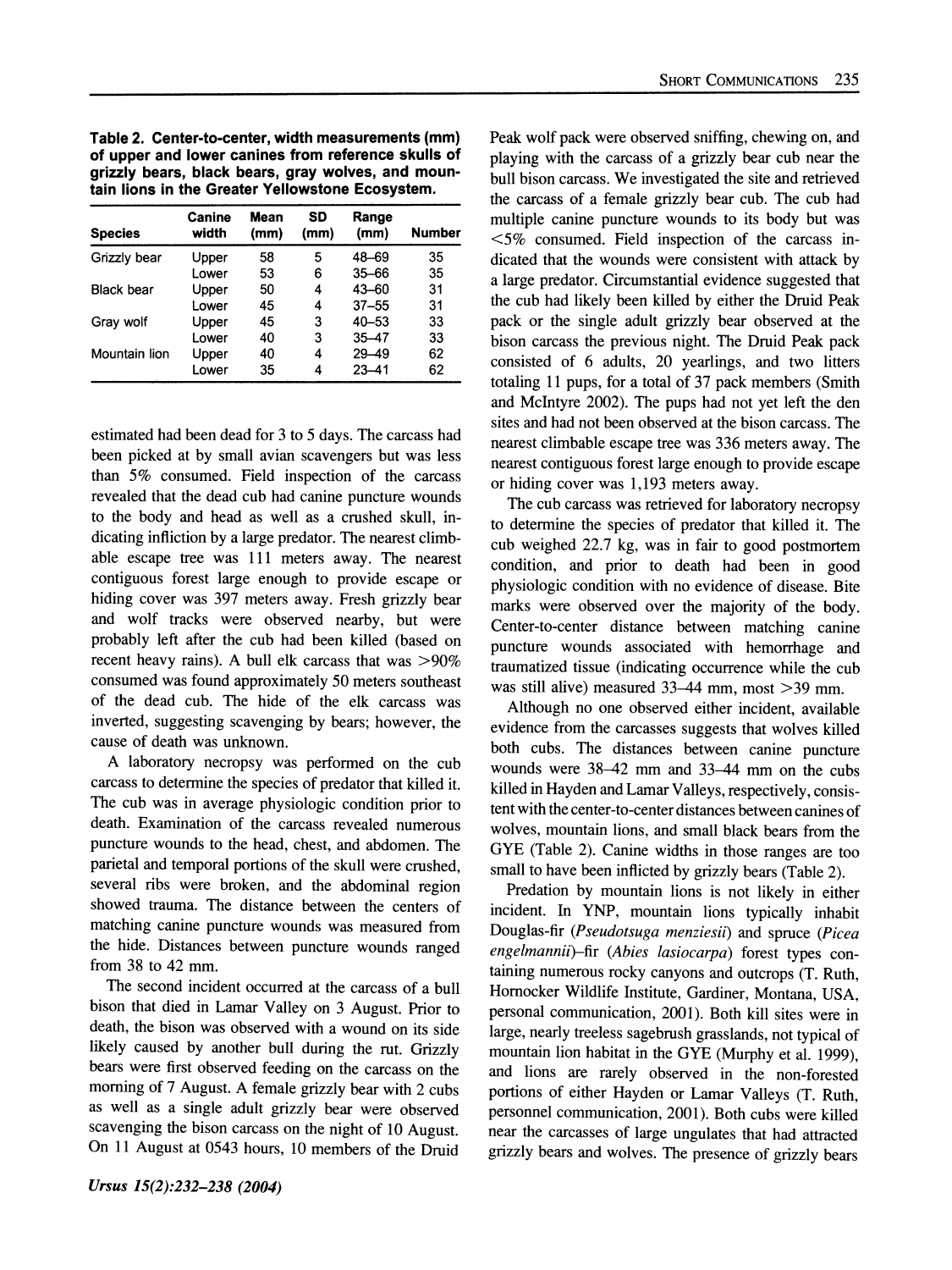**and wolves would likely have precluded scavenging by mountain lions, which are smaller than bears and, as solitary animals, are vulnerable to wolf packs (Murphy et al. 1998). These physical and behavioral characteristics would have made it difficult for mountain lions to defend themselves against grizzly bears and wolves at carcasses located so far from escape trees.** 

**Predation by black bears is not likely either. Both grizzly cubs were killed in large, non-forested areas far from forest cover. In YNP, black bears are rarely observed far from forest cover in large non-forested areas (Gunther et al. 1995). Due to their smaller body size, black bears are at a competitive disadvantage with grizzly bears in large non-forested areas (Herrero 1979). Black bears are generally subordinate to (Barnes and Bray 1967) and are sometimes killed by grizzly bears (Arold 1930, Mattson et al. 1992, Gunther et al. 2002). It is unlikely that black bears would attempt to kill grizzly bear cubs, which are usually accompanied and aggressively defended by their mothers. It is also unlikely that black bears would compete with wolf packs and grizzly bears at ungulate carcasses located so far from escape trees or forest cover.** 

**Elk, the primary prey of wolves in the GYE, are abundant in Hayden and Lamar Valleys, which are occupied by the Nez Perce and Druid Peak wolf packs, respectively (Smith et al. 2003b). In addition, the range in distances between canine puncture wounds in the hides of both cubs suggests that they were attacked by more than one animal, consistent with predation by wolves that typically live, travel, and hunt in packs (Mech 1970, Paradiso and Nowak 1982), but not by solitary mountain lions (Dixon 1982) or black bears (Jonkel 1978, Pelton 1982).** 

**We used the center-to-center distance of matching canine puncture wounds in the hides of the dead cubs to aid in determining the species of predator that killed them. Use of canine puncture wound width measurements is an imperfect science. Multiple bites to flexible skin capable of stretching or shrinking make such measurements imprecise. In addition to canine puncture wound width measurements, we used vegetation cover type, landscape physiographic features, and social behavior of local predators to aid in identifying the species that likely killed the cubs. Although we cannot completely rule out predation by a mountain lion or small black bear in either incident, the preponderance of evidence suggests that wolves killed both grizzly cubs.** 

#### **Discussion**

**Female grizzly bears with cubs were successful at usurping carcasses from wolves in only 1 of 5 observed interactions at carcasses. Wolves displaced the female grizzly bears with cubs in 3 interactions observed at carcasses; in 1 incident the outcome was neutral for a carcass in the possession of a large adult grizzly bear that displaced both wolves and a female bear with cubs. Although we documented 1 case of a female grizzly bear with cubs usurping a carcass, interactions between wolves and grizzly bears with dependent young were rare during our study. Avoidance of wolves by female grizzlies with cubs is likely advantageous, as we documented 2 cubs that were probably killed by wolves.** 

**Our documentation of an adult female grizzly bear with 2 cubs successfully usurping an elk carcass from 6 members of the Druid Peak pack is contrary to our hypothesis that due to potential danger to cubs, females with cubs would not attempt to displace wolf packs from kills. In this incident, the wolves had been feeding on the elk carcass before the female grizzly bear with cubs arrived and may have already been gorged and satiated. Wolves with full stomachs may give up carcasses more readily than hungry wolves. In addition, only 6 of the 26 pack members (not counting pups) were present, likely contributing to the bear family group's success in usurping the carcass. Although the energy gained by female grizzly bears with dependent cubs that usurp wolf-killed ungulates is potentially significant, there are also risks associated with kleptoparasitism, as demonstrated by the 2 cubs killed by wolf packs near ungulate carcasses.** 

**Our documentation of 2 incidents of probable killing of grizzly bear cubs by wolf packs is consistent with our prediction that interspecific killing would occur following reintroduction of wolves to the GYE. Both incidents occurred near carcasses of large ungulates that attracted the bears and wolves. In both incidents it appeared that the cubs were attacked and bitten by more than one wolf, which is consistent with wolf-wolf intraspecific killing. The wolves did not consume the cubs in either incident. In the 8 years (1995-2002) since implementation of the GYE wolf reintroduction program, these are the first incidents documented in the GYE of interspecific killing of grizzly bear cubs by wolves. The 2 grizzly bear cubs killed by wolves in 2001 represent 3% of the 78 grizzly cubs (Haroldson 2002) counted that year and <1% of the 556 cubs (Haroldson 2002) counted in the GYE for the 8-year period following wolf reintroduction. However, because grizzly bear cubs in the GYE are not radiomarked (M.A. Haroldson et al.**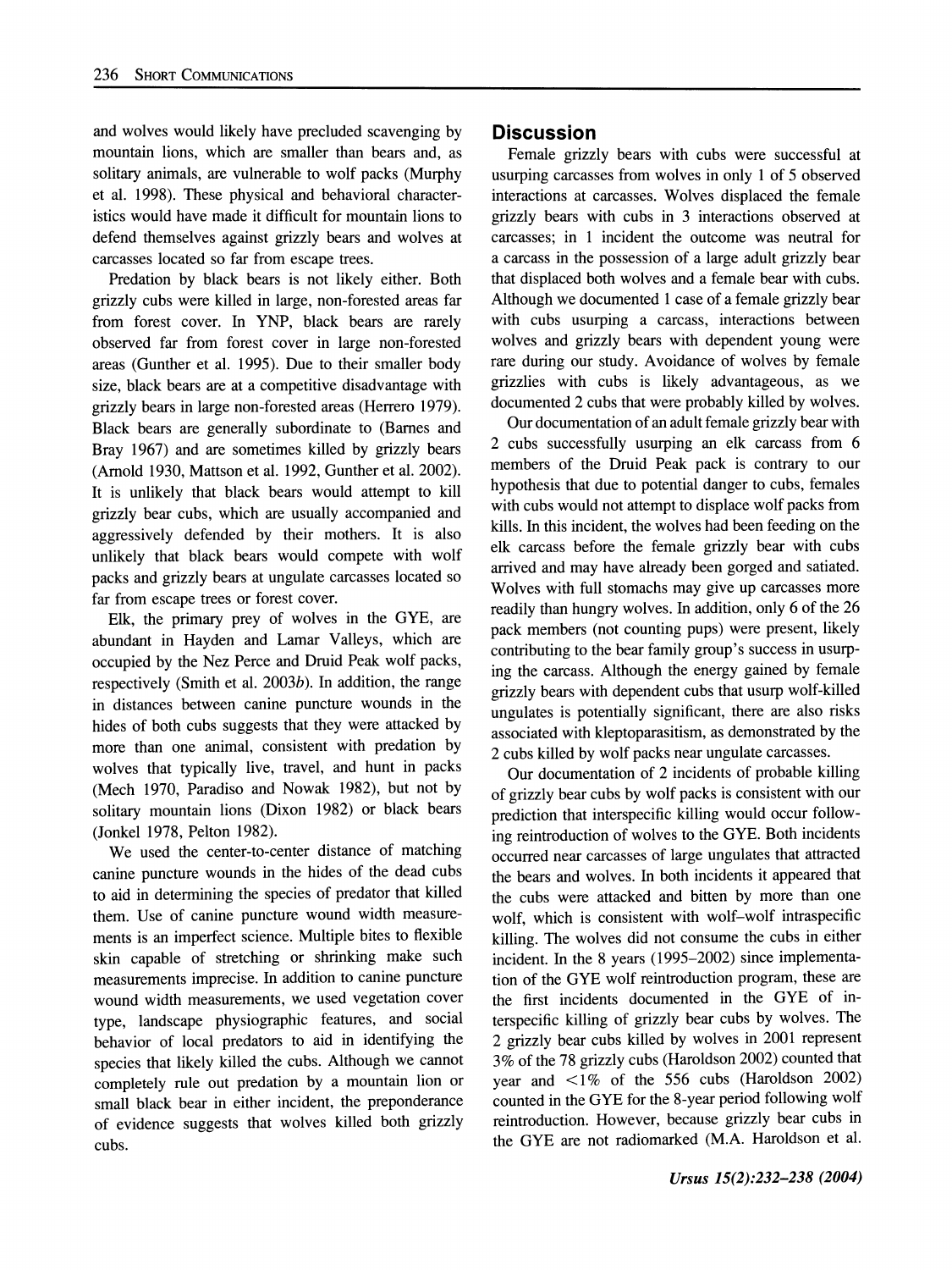**These observations lend insight into interference competition between wolves and grizzly bears and factors that contribute to interspecific killing of grizzly bear cubs by wolves. Further monitoring of wolf-grizzly bear interactions may expand our knowledge of the relative energy gained by adult female grizzly bears that usurp wolf-killed ungulates, in relation to the costs in terms of increased cub mortality associated with kleptoparasitism.** 

# **Acknowledgments**

**We thank R. McIntyre, D. Stahler, K. Murphy, D. Guernsey, and R. Stradley for assistance collecting data on wolf-grizzly bear interactions. D. Ireland, T. Wyman, and S. Chin helped retrieve wolf-killed cub carcasses and helped investigate the kill sites. N. Anderson conducted laboratory necropsy of the cubs. N. Varley and R. McIntyre provided accounts of the incident they witnessed in which a female grizzly bear with cubs usurped a wolf-killed elk carcass. T. Ruth provided canine width measurements from GYE mountain lions. D. Ireland and T. Schock assisted with measurements of canine widths from reference skulls. We thank D. Boyd and an anonymous reviewer as well as Editor R. Harris and Technical Editor M. Munson-McGee for comments that improved this manuscript. R. Gray provided helpful editorial comments. The Yellowstone Center for Resources provided support for wolf and grizzly bear research and monitoring programs in YNP.** 

## **Literature cited**

- **ARNOLD, B. 1930. Cannibal bear. Yellowstone Nature Notes 7(8):54.**
- **BALLARD, W.B. 1980. Brown bear kills gray wolf. Canadian Field-Naturalist 94:91.** 
	- **. 1982. Gray wolf-brown bear relationships in the Nelchina Basin of south-central Alaska. Pages 71-80 in F.H. Harrington and P.C. Paquet, editors. Wolves of the world. Noyes Publications, Park Ridge, New Jersey, USA.**
- **, L.N. CARBYN, AND D.W. SMITH. 2003. Wolf interactions with non-prey. Pages 259-271 in L.S. Mech and L. Boitani, editors. Wolves: ecology, behavior, and conservation. The University of Chicago Press, Chicago, Illinois, USA.**
- **BANGS, E.E., AND S.H. FRITTS. 1996. Reintroducing the gray wolf to central Idaho and Yellowstone National Park. Wildlife Society Bulletin 24:402-413.**
- **BARNES, V.G., AND O.E. BRAY. 1967. Population characteristics and activities of black bears in Yellowstone National Park. Final Report, Colorado Wildlife Research Unit, Colorado State University, Fort Collins, Colorado, USA.**
- **DESPAIN, D.G. 1990. Yellowstone vegetation: consequences of environment and history in a natural setting. Roberts Rinehart, Boulder, Colorado, USA.**
- **DIXON, K.R. 1982. Mountain lion. Pages 711-727 in J.A. Chapman and G.A. Feldhamer, editors. Wild mammals of North America: Biology, management, and economics. John Hopkins University Press, Baltimore, Maryland, USA.**
- **EBERHARDT, L.L., AND R.R. KNIGHT. 1996. How many grizzlies in Yellowstone? Journal of Wildlife Management 60: 416-421.**
- **GREEN, G.I., D.J. MATTSON, AND J.M. PEEK. 1997. Spring feeding on ungulate carcasses by grizzly bears in Yellowstone National Park. Journal of Wildlife Management 61:1040-1055.**
- **GUNTHER, K.A., AND R.A. RENKIN. 1990. Grizzly bear predation on elk calves and other fauna of Yellowstone National Park. International Conference on Bear Research and Management 8:329-334.**
- **, M.J. BIEL, K.A. CHURCHILL, AND R.L. DANFORTH. 1995. Changing problems in Yellowstone bear management, 23 years after the dumps. Pages 85-110 in A.P. Curlee, A.M. Gillesberg, and D. Casey, editors. Greater Yellowstone predators, ecology and conservation in a changing landscape. Proceedings of the Third Biennial Conference on the Greater Yellowstone Ecosystem. Northern Rockies Conservation Cooperative, Jackson, Wyoming, and Yellowstone National Park, Mammoth, Wyoming, USA.**
- **, N. ANDERSON, AND L. WAITS. 2002. Probable grizzly bear predation on an American black bear in Yellowstone National Park. Ursus 13:372-374.**
- **HAROLDSON, M.A. 2002. Unduplicated females. Pages 12-16 in C.C. Schwartz and M.A. Haroldson, editors. Yellowstone grizzly bear investigations: Annual report of the Interagency Grizzly Bear Study Team, 2001. U.S. Geologic Survey, Bozeman, Montana, USA.**
- **HAYES, R.D., AND D.H. MOSSOP. 1987. Interactions of wolves, Canis lupus, and brown bears, Ursus arctos, at a wolf den in the Northern Yukon (Canada). Canadian Field-Naturalist 101:603-604.**
- **, AND A. BAER. 1992. Brown bear, Ursus arctos, preying upon gray wolf, Canis lupus, pack. Canadian Field-Naturalist 107:373-374.**
- **HERRERO, S. 1979. Black bears: the grizzly's replacement? Pages 179-195 in D. Burke, editor. The black bear in**  modern North America. Boone & Crockett Club. The **Amwell Press, Clinton, New Jersey, USA.**